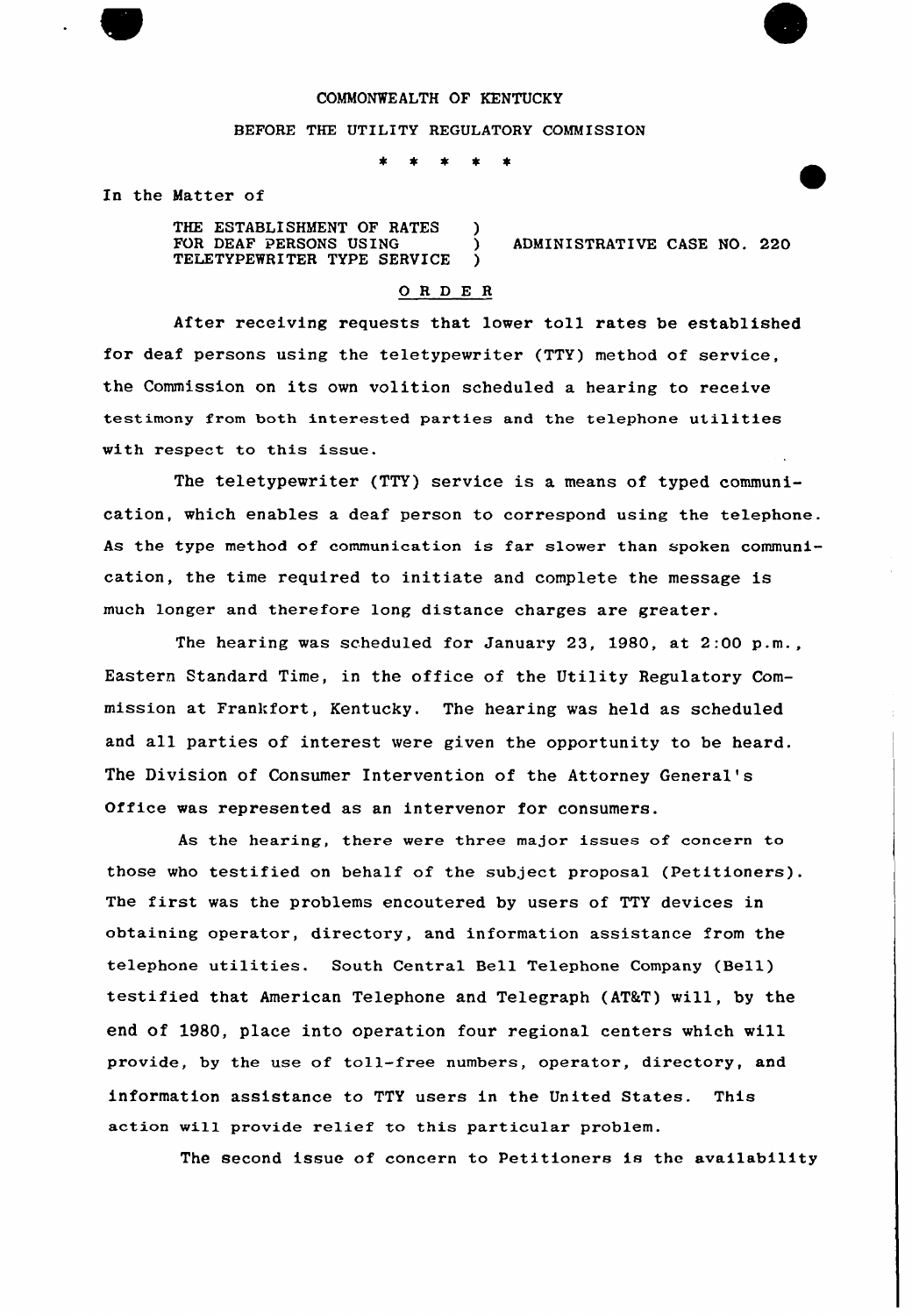

of TTY devices for deaf persons. At present, the only generally available means of obtaining such devices is through the direct purchase of same. No telephone utility operating in Kentucky offers the device on a monthly rental basis, although Bell testified that the Company intends to tariff such a device with the Commission before the end of 1980.

The third issue of concern which was presented was the request that the Commission require telephone utilities to file with the Commission tariffs establishing lower intrastate toll rates for deaf persons using the TTY type service. The Commission notes that a Bill has been introduced in the United States Senate (Senate Bill No. 1869), which among other things, would grant a Federal Tax Credit for both intrastate and interstate toll calls to qualified users of the TTY type services.

The Commission, after considering this matter, including the hearing and all correspondence of record, is of the opinion and finds that:

 $(1)$  The problems encountered by users of TTY devices in obtaining operator, directory, and information assistance will be resolved by AT&T's proposed regional assistance centers, and therefore no action is required on this issue by the Commission;

(2) Qualified deaf persons desiring to use TTY type services should be able to obtain these devices on a monthly basis from their local telephone utility, just as the normal telephone user is able to do. Therefore, each telephone company should be required to tariff such a device on a monthly rental basis, at cost, to qualified deaf persons;

(3) The deaf subscribers are unique among special interest groups in that such persons who use the TTY type services are handicapped in their ability to communicate by being required to spend much more time to acheive the same amount of communication as those who use the spoken word, and therefore, qualified deaf subscribers should receive a reasonable discount on intrastate toll rates;

(4) Bell should be required to file tariffs which provide a 35% discount from 8:00 a.m. — 5:00 p.m. on weekdays, and 60% discount from 5:00 p.m. — 8:00 a.m. on weekdays and all-hours on Saturday and

 $-2-$